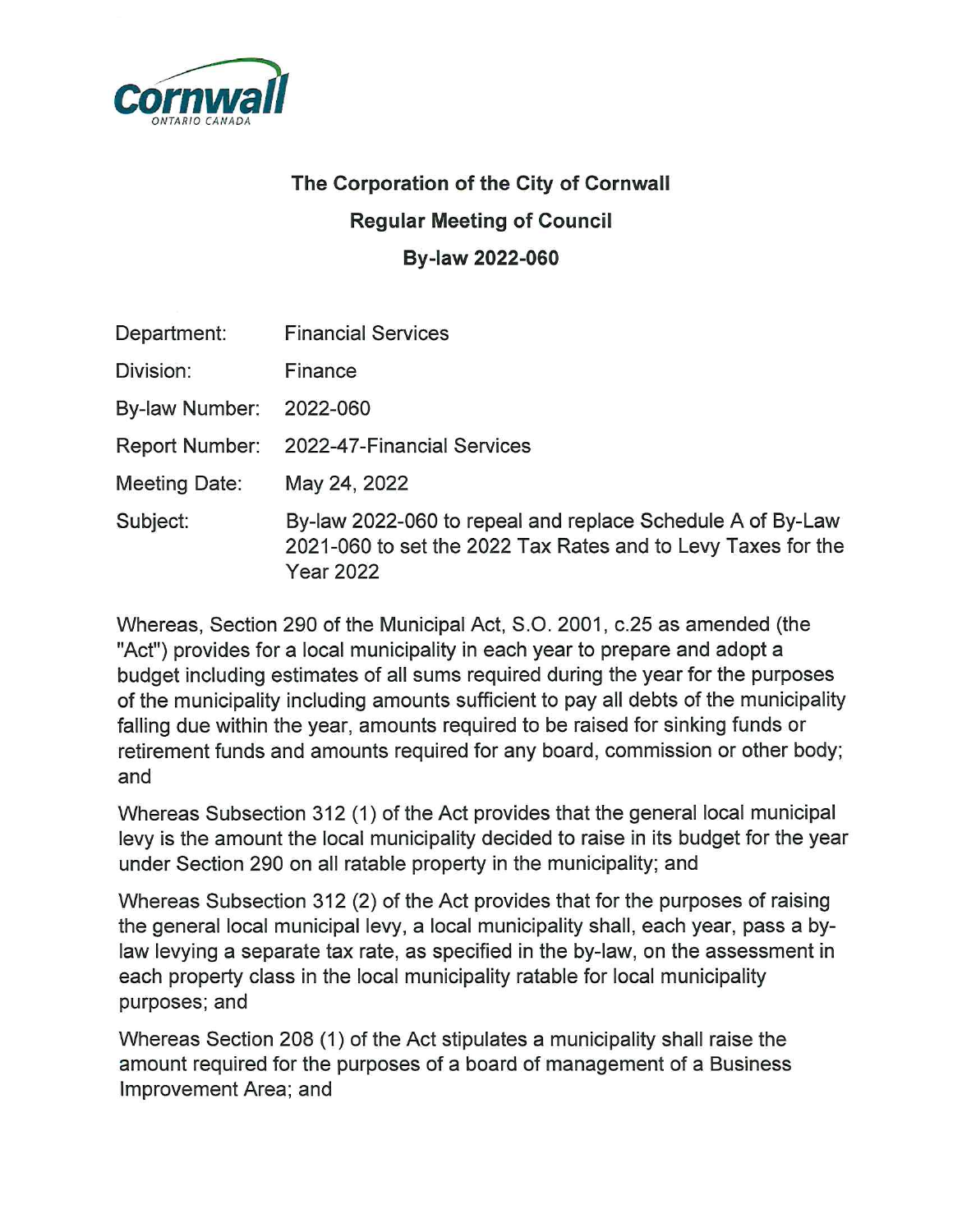

Whereas the estimate of all sums required by the Downtown Business Improvement Area of the Corporation of the City of Cornwall during the year 2022 amounts to \$98,543; and

Whereas the estimate of all sums required by Le Village Business Improvement Area of the Corporation of the City of Cornwall during the year 2022 amounts to \$25,000; and

Whereas an interim levy By-Law was passed before the adoption of the estimates for the year 2022.

Now therefore be it resolved that the Council of The Corporation of the City of Cornwall enacts as follows:

- 1. For the year 2022, the Corporation of the City of Cornwall shall levy upon the property classes set out as per Schedule A attached, the property tax rates applicable thereto.
- 2. The estimates for the current year are as set forth in Schedule A attached to this by-law.
- 3. The estimate of all sums required by the Downtown Business Improvement Area of the Corporation of the City of Cornwall during the year 2022 amounts to \$98,543.
- 4. The estimate of all sums required by Le Village Business Improvement Area of the Corporation of the City of Cornwall during the year 2022 amounts to \$25,000.
- 5. The levy provided for in Schedule A shall be reduced by the amount of the interim levy for 2022.
- 6. For payments-in-lieu of taxes due to the Corporation of the City of Cornwall, the actual amount due to the Corporation shall be based on the assessment roll and the tax rates for the year 2022.
- 7. For the railway rights of way taxes due to the Corporation in accordance with Regulations as established by the Minister of Finance, pursuant to Section 315 of the Municipal Act 2001, the actual amount due to the Corporation shall be based on the assessment roll and the tax rates for the year 2022.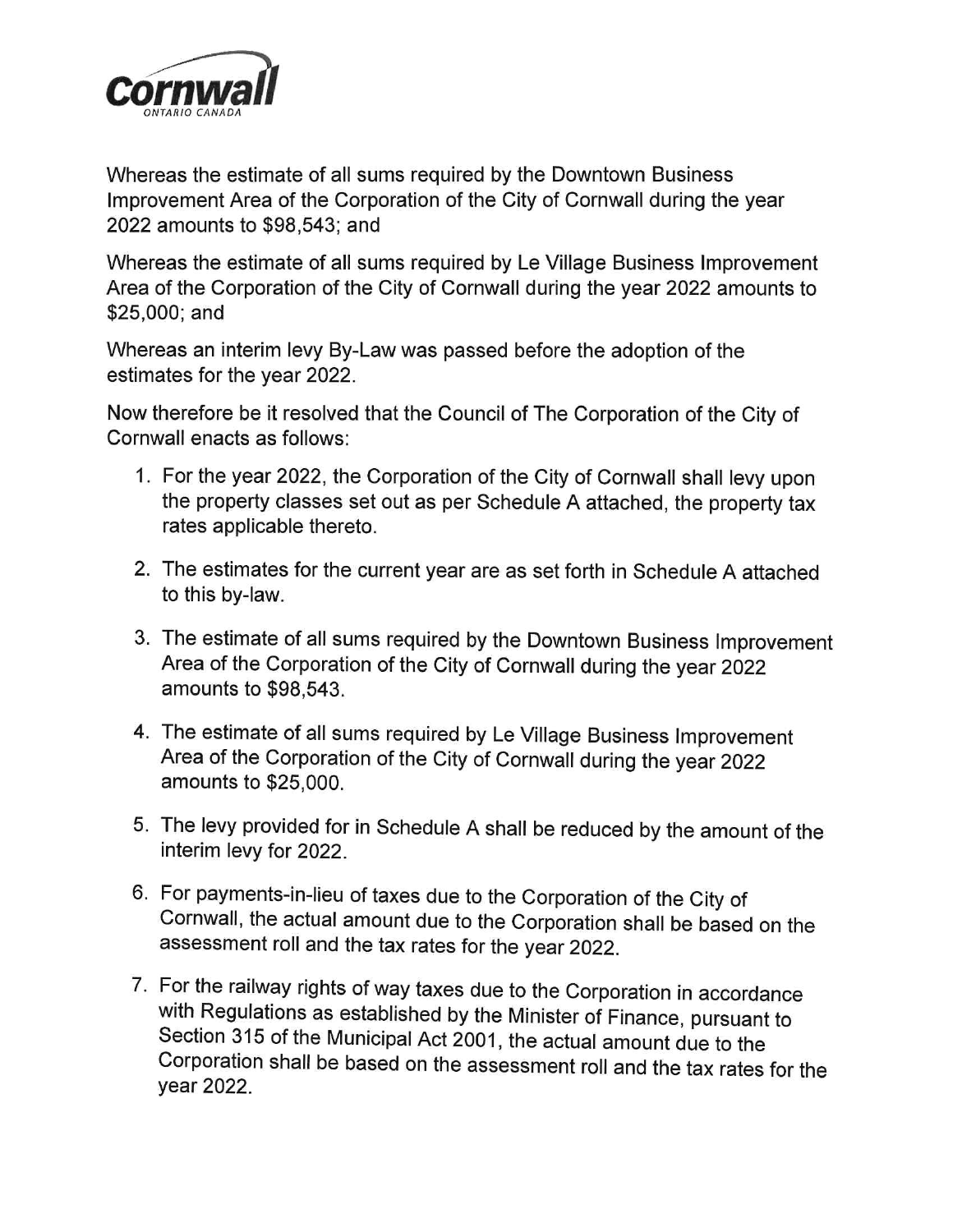

- 8. If any section or portion of this by-law or of Schedule A is found by a court of competent jurisdiction to be invalid, it is the intent of Council of the Corporation of the City of Cornwall that all remaining sections and portions of this by-law and of Schedule A continue in force and effect.
- 9. The said levy, less the said interim levy, shall be paid into the office of the Treasurer in two equal instalments not later than the 29th day of July and the 31st day of August. Upon default of payment of any instalment, the subsequent instalment or instalments shall forthwith become payable.
- 10. Pursuant to Section 345 of the Municipal Act 2001 every instalment or part thereof which remains unpaid on the first day after the date on which it is due shall bear, as a penalty, interest of 1.25% per calendar month or fraction thereof until the 31st day of December of the year in which the instalment is due or until paid, whichever first occurs.
- 11. Interest and percentage added to taxes form part of such taxes and can be collected as taxes.
- 12. No interest or percentage added to taxes shall be compounded.
- 13. The Treasurer and City Collector are hereby authorized to accept part payments from time to time on account of any taxes and to give a receipt for such part payment, provided that acceptance of any such part payment does not affect the collection of any percentage charge imposed and collectable under this by-law in respect to the non-payment of any taxes or any class of taxes or any instalment thereof.
- 14. That any remaining surpluses or any deficits incurred be transferred to/from the specific reserves in accordance with the Reserve and Reserve Funds Policy at year-end of the same fiscal year.

Read, signed and sealed in open Council this 24th day of May, 2022.

Manon L. Levesque **City Clerk** 

Glen G. Grant Mavor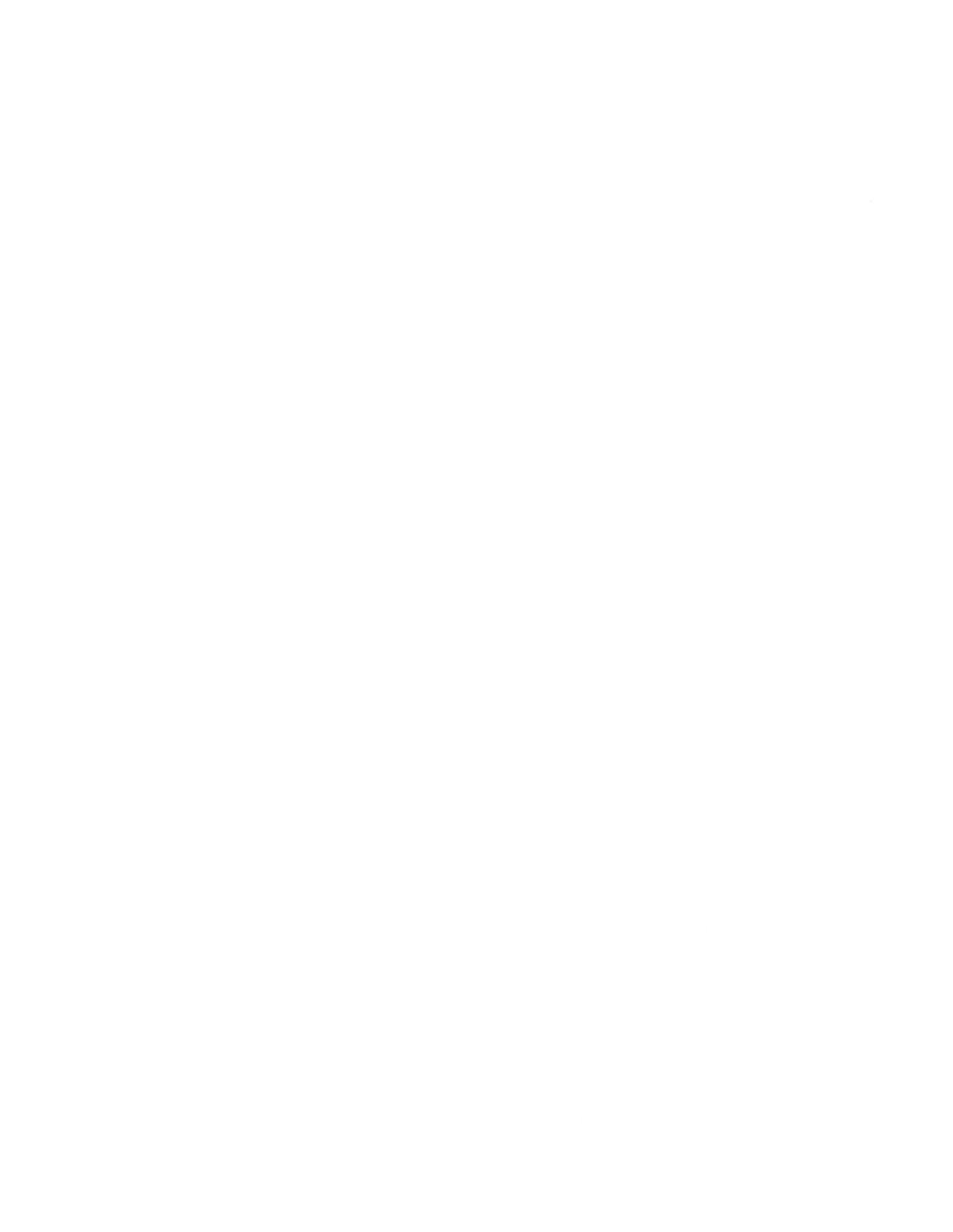|            | <b>Property Class</b>                       | <b>Tax Class</b>        | <b>Municipal Rate</b> | <b>Education Rate</b> | <b>Combined Rate</b> |
|------------|---------------------------------------------|-------------------------|-----------------------|-----------------------|----------------------|
| <b>RTP</b> | <b>Res Taxable: Full</b>                    | <b>English Public</b>   | 0.01565320            | 0.00153000            | 0.01718320           |
| <b>RTS</b> | Res Taxable: Full                           | <b>English Separate</b> | 0.01565320            | 0.00153000            | 0.01718320           |
| <b>RTA</b> | Res Taxable: Full                           | <b>French Public</b>    | 0.01565320            | 0.00153000            | 0.01718320           |
| <b>RTC</b> | Res Taxable: Full                           | <b>French Separate</b>  | 0.01565320            | 0.00153000            | 0.01718320           |
| <b>RT</b>  | Res Taxable: Full                           | No Support              | 0.01565320            | 0.00153000            | 0.01718320           |
| <b>MTP</b> | Multi-Res Taxable: Full                     | <b>English Public</b>   | 0.03029684            | 0.00153000            | 0.03182684           |
| <b>MTS</b> | Multi-Res Taxable: Full                     | <b>English Separate</b> | 0.03029684            | 0.00153000            | 0.03182684           |
| <b>MTA</b> | Multi-Res Taxable: Full                     | <b>French Public</b>    | 0.03029684            | 0.00153000            | 0.03182684           |
| <b>MTC</b> | Multi-Res Taxable: Full                     | <b>French Separate</b>  | 0.03029684            | 0.00153000            | 0.03182684           |
| MT         | Multi-Res Taxable: Full                     | No Support              | 0.03029684            | 0.00153000            | 0.03182684           |
| <b>NTP</b> | New Multi-Res Taxable: Full                 | <b>English Public</b>   | 0.01565320            | 0.00153000            | 0.01718320           |
| <b>NTS</b> | New Multi-Res Taxable: Full                 | <b>English Separate</b> | 0.01565320            | 0.00153000            | 0.01718320           |
| <b>NTA</b> | New Multi-Res Taxable: Full                 | <b>French Public</b>    | 0.01565320            | 0.00153000            | 0.01718320           |
| <b>NTC</b> | New Multi-Res Taxable: Full                 | <b>French Separate</b>  | 0.01565320            | 0.00153000            | 0.01718320           |
| <b>NT</b>  | New Multi-Res Taxable: Full                 | No Support              | 0.01565320            | 0.00153000            | 0.01718320           |
| <b>CT</b>  | <b>Commercial Taxable: Full</b>             | No Support              | 0.03037817            | 0.00880000            | 0.03917817           |
| CG         | <b>Commercial Taxable: General</b>          | No Support              | 0.03037817            | 0.00000000            | 0.03037817           |
| DT         | <b>Office Building Taxable: Full</b>        | No Support              | 0.03037817            | 0.00880000            | 0.03917817           |
| GT         | Parking Lot Taxable: Full                   | No Support              | 0.03037817            | 0.00880000            | 0.03917817           |
| <b>ST</b>  | Shopping Centre Taxable: Full               | No Support              | 0.03037817            | 0.00880000            | 0.03917817           |
| CU         | <b>Commercial Taxable: Excess Land</b>      | No Support              | 0.02126472            | 0.00880000            | 0.03006472           |
| <b>CX</b>  | <b>Commercial Taxable: Vacant Land</b>      | No Support              | 0.02126472            | 0.00880000            | 0.03006472           |
| CJ         | <b>Commercial PIL: Vacant Land</b>          | No Support              | 0.02126472            | 0.01250000            | 0.03376472           |
| <b>CK</b>  | <b>Commercial PIL: Excess Land</b>          | No Support              | 0.02126472            | 0.01250000            | 0.03376472           |
| IJ         | Industrial PIL: Vacant Land                 | No Support              | 0.02675915            | 0.01250000            | 0.03925915           |
| DU         | <b>Office Building Taxable: Excess Land</b> | No Support              | 0.02126472            | 0.00880000            | 0.03006472           |
| SU         | Shopping Centre Taxable: Excess Land        | No Support              | 0.02126472            | 0.00880000            | 0.03006472           |
| IT         | <b>Industrial Taxable: Full</b>             | No Support              | 0.04116793            | 0.00880000            | 0.04996793           |
| JT         | New Industrial                              | No Support              | 0.04116793            | 0.00880000            | 0.04996793           |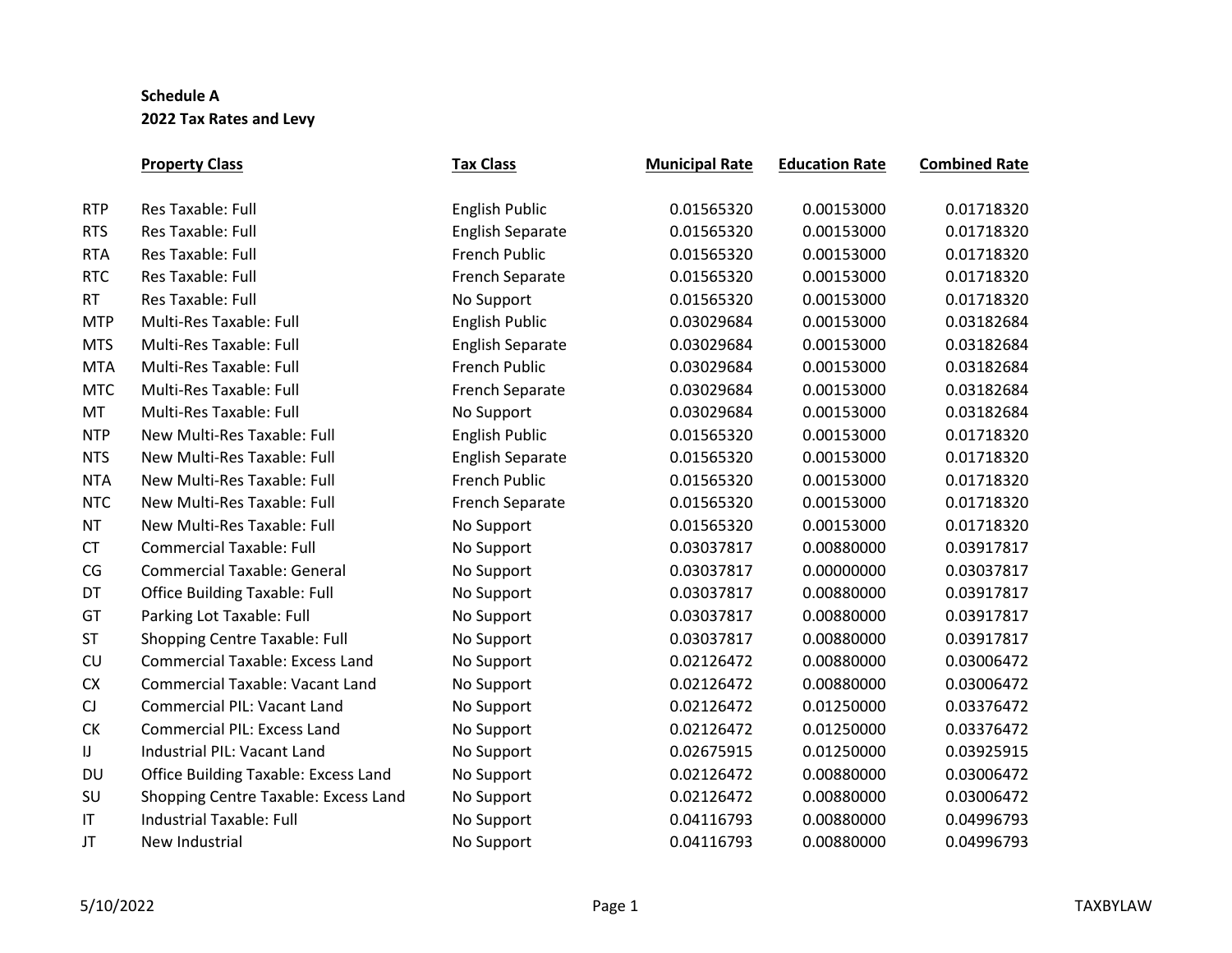|            | <b>Property Class</b>                  | <b>Tax Class</b>        | <b>Municipal Rate</b> | <b>Education Rate</b> | <b>Combined Rate</b> |
|------------|----------------------------------------|-------------------------|-----------------------|-----------------------|----------------------|
| LT.        | Large Industrial                       | No Support              | 0.04116793            | 0.00880000            | 0.04996793           |
| IU         | <b>Industrial Taxable: Excess Land</b> | No Support              | 0.02675915            | 0.00880000            | 0.03555915           |
| IX         | Industrial Taxable: Vacant Land        | No Support              | 0.02675915            | 0.00880000            | 0.03555915           |
| LU         | Large Industrial - Excess Land         | No Support              | 0.02675915            | 0.00880000            | 0.03555915           |
| JU         | New Industrial - Excess Land           | No Support              | 0.02675915            | 0.00880000            | 0.03555915           |
| PT         | Pipeline Taxable - Full                | No Support              | 0.02381948            | 0.00880000            | 0.03261948           |
| <b>FTP</b> | <b>Farmlands Taxable: Full</b>         | <b>English Public</b>   | 0.00391330            | 0.00038250            | 0.00429580           |
| <b>FTA</b> | <b>Farmlands Taxable: Full</b>         | <b>French Public</b>    | 0.00391330            | 0.00038250            | 0.00429580           |
| <b>FTS</b> | <b>Farmlands Taxable: Full</b>         | <b>English Separate</b> | 0.00391330            | 0.00038250            | 0.00429580           |
| <b>FTC</b> | <b>Farmlands Taxable: Full</b>         | <b>French Separate</b>  | 0.00391330            | 0.00038250            | 0.00429580           |
| <b>TTP</b> | Managed Forest Taxable: Full           | <b>English Public</b>   | 0.00391330            | 0.00038250            | 0.00429580           |
| <b>TTA</b> | Managed Forest Taxable: Full           | French Public           | 0.00391330            | 0.00038250            | 0.00429580           |
| <b>TTC</b> | Managed Forest Taxable: Full           | <b>French Separate</b>  | 0.00391330            | 0.00038250            | 0.00429580           |
| <b>TTS</b> | Managed Forest Taxable: Full           | <b>English Separate</b> | 0.00391330            | 0.00038250            | 0.00429580           |
| <b>RFP</b> | Res Payment in Lieu: Full              | <b>English Public</b>   | 0.01565320            | 0.00153000            | 0.01718320           |
| <b>RFS</b> | Res Payment in Lieu: Full              | <b>English Separate</b> | 0.01565320            | 0.00153000            | 0.01718320           |
| <b>RFC</b> | Res Payment in Lieu: Full              | French Separate         | 0.01565320            | 0.00153000            | 0.01718320           |
| <b>RFA</b> | Res Payment in Lieu: Full              | French Public           | 0.01565320            | 0.00153000            | 0.01718320           |
| RG         | Res Payment in Lieu: General           | No Support              | 0.01565320            | 0.00000000            | 0.01565320           |
| <b>RHA</b> | Res Payment in Lieu: Full              | French Public           | 0.01565320            | 0.00153000            | 0.01718320           |
| <b>RHC</b> | Res Payment in Lieu: Full              | French Separate         | 0.01565320            | 0.00153000            | 0.01718320           |
| <b>RHP</b> | Res Payment in Lieu: Full              | <b>English Public</b>   | 0.01565320            | 0.00153000            | 0.01718320           |
| <b>RHS</b> | Res Payment in Lieu: Full              | <b>English Separate</b> | 0.01565320            | 0.00153000            | 0.01718320           |
| <b>CH</b>  | <b>Commercial PIL: Full</b>            | No Support              | 0.03037817            | 0.01250000            | 0.04287817           |
| <b>CP</b>  | <b>Commercial PIL: Full</b>            | No Support              | 0.03037817            | 0.01250000            | 0.04287817           |
| <b>MFP</b> | Multi-Res Payment in Lieu: Full        | <b>English Public</b>   | 0.03029684            | 0.00153000            | 0.03182684           |
| <b>MFS</b> | Multi-Res Payment in Lieu: Full        | <b>English Separate</b> | 0.03029684            | 0.00153000            | 0.03182684           |
| <b>MFA</b> | Multi-Res Payment in Lieu: Full        | <b>French Public</b>    | 0.03029684            | 0.00153000            | 0.03182684           |
| <b>MFC</b> | Multi-Res Payment in Lieu: Full        | <b>French Separate</b>  | 0.03029684            | 0.00153000            | 0.03182684           |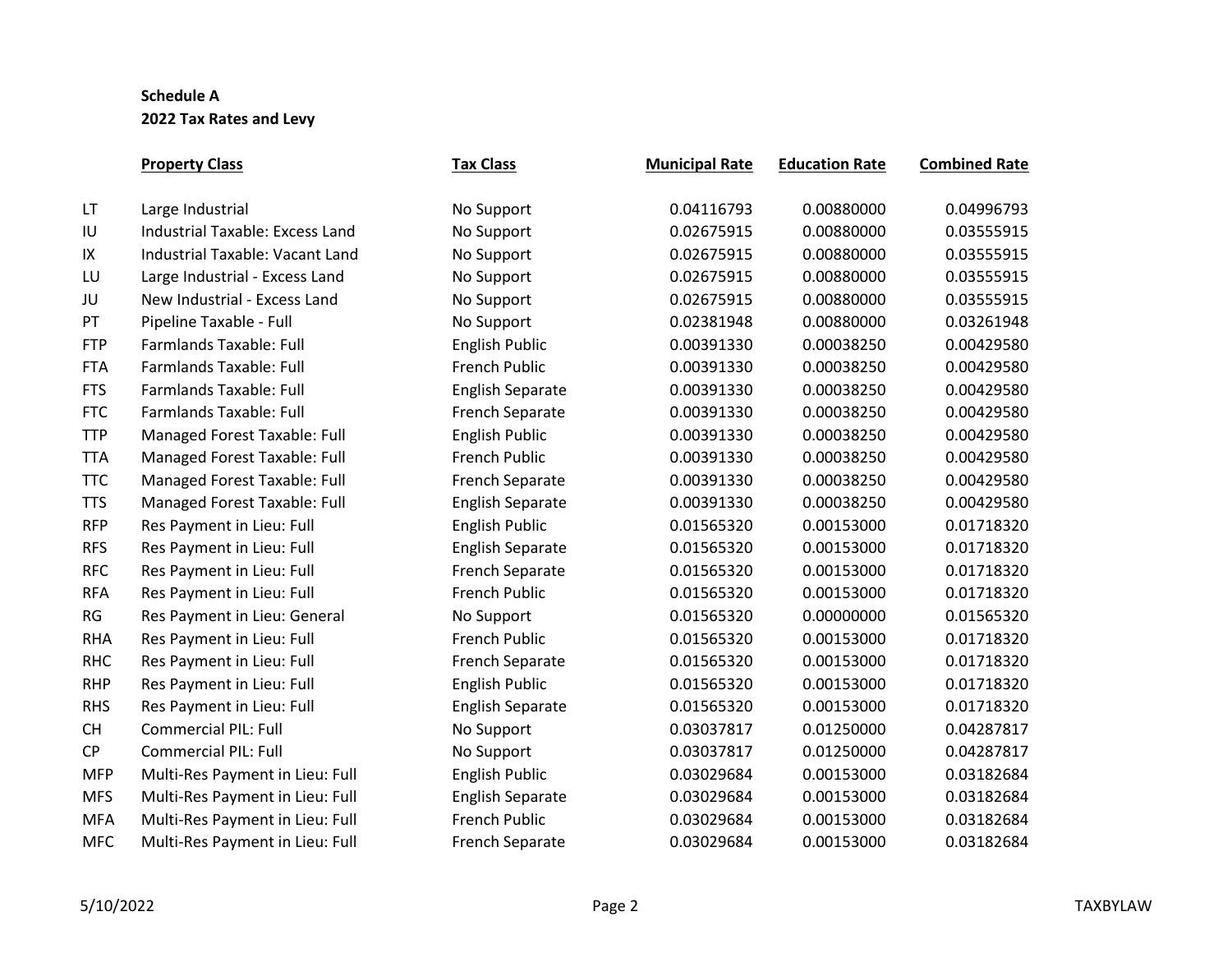|            | <b>Property Class</b>               | <b>Tax Class</b>        | <b>Municipal Rate</b> | <b>Education Rate</b> | <b>Combined Rate</b> |
|------------|-------------------------------------|-------------------------|-----------------------|-----------------------|----------------------|
| <b>CF</b>  | <b>Commercial PIL: Full</b>         | No Support              | 0.03037817            | 0.01250000            | 0.04287817           |
| DG         | <b>Office Building PIL: General</b> | No Support              | 0.03037817            | 0.00000000            | 0.03037817           |
| DF         | <b>Office Building PIL: Full</b>    | No Support              | 0.03037817            | 0.01250000            | 0.04287817           |
| GF         | Parking Lot PIL: Full               | No Support              | 0.03037817            | 0.01250000            | 0.04287817           |
| <b>CV</b>  | Commercial PIL: Excess Land         | No Support              | 0.02126472            | 0.01250000            | 0.03376472           |
| <b>CY</b>  | <b>Commercial PIL: Vacant Land</b>  | No Support              | 0.02126472            | 0.01250000            | 0.03376472           |
| YT         | New Office Building                 | No Support              | 0.03037817            | 0.00880000            | 0.03917817           |
| <b>XT</b>  | <b>New Commercial</b>               | No Support              | 0.03037817            | 0.00880000            | 0.03917817           |
| IF         | Industrial PIL: Full                | No Support              | 0.04116793            | 0.01250000            | 0.05366793           |
| IV         | Industrial PIL: Excess Land         | No Support              | 0.02675915            | 0.01250000            | 0.03925915           |
| IY         | Industrial PIL: Vacant Land         | No Support              | 0.02675915            | 0.01250000            | 0.03925915           |
| IH         | <b>Industrial PIL: Full</b>         | No Support              | 0.04116793            | 0.01250000            | 0.05366793           |
| XU         | New Commercial: Excess Land         | No Support              | 0.02126472            | 0.00880000            | 0.03006472           |
| XF         | <b>New Commercial PIL: Full</b>     | No Support              | 0.03037817            | 0.00980000            | 0.04017817           |
| XH         | New Commercial PIL: Full            | No Support              | 0.03037817            | 0.00980000            | 0.04017817           |
| YF         | New Office Building PIL: Full       | No Support              | 0.03037817            | 0.00980000            | 0.04017817           |
| ZT         | Shopping Centre New Taxable: Full   | No Support              | 0.03037817            | 0.00880000            | 0.03917817           |
| ZU         | Shopping Centre New: Excess Land    | No Support              | 0.02126472            | 0.00880000            | 0.03006472           |
| HF         | Landfill PIL: Full                  | No Support              | 0.02749484            | 0.01250000            | 0.03999484           |
| <b>RDP</b> | Res Taxable: Education Only         | <b>English Public</b>   | 0.00000000            | 0.00153000            | 0.00153000           |
| <b>RDS</b> | Res Taxable: Education Only         | <b>English Separate</b> | 0.00000000            | 0.00153000            | 0.00153000           |
| <b>RDA</b> | Res Taxable: Education Only         | French Public           | 0.00000000            | 0.00153000            | 0.00153000           |
| <b>RDC</b> | Res Taxable: Education Only         | French Separate         | 0.00000000            | 0.00153000            | 0.00153000           |
| UH         | Rate per Acre                       | No Support              | 367.09/AC             | 623.80/AC             | 990.89/AC            |
| UT         | Rate per Acre                       | No Support              | 367.09/AC             | 623.80/AC             | 990.89/AC            |
| WT         | Rate per Acre                       | No Support              | 110.00/AC             | 127.38/AC             | 237.38/AC            |